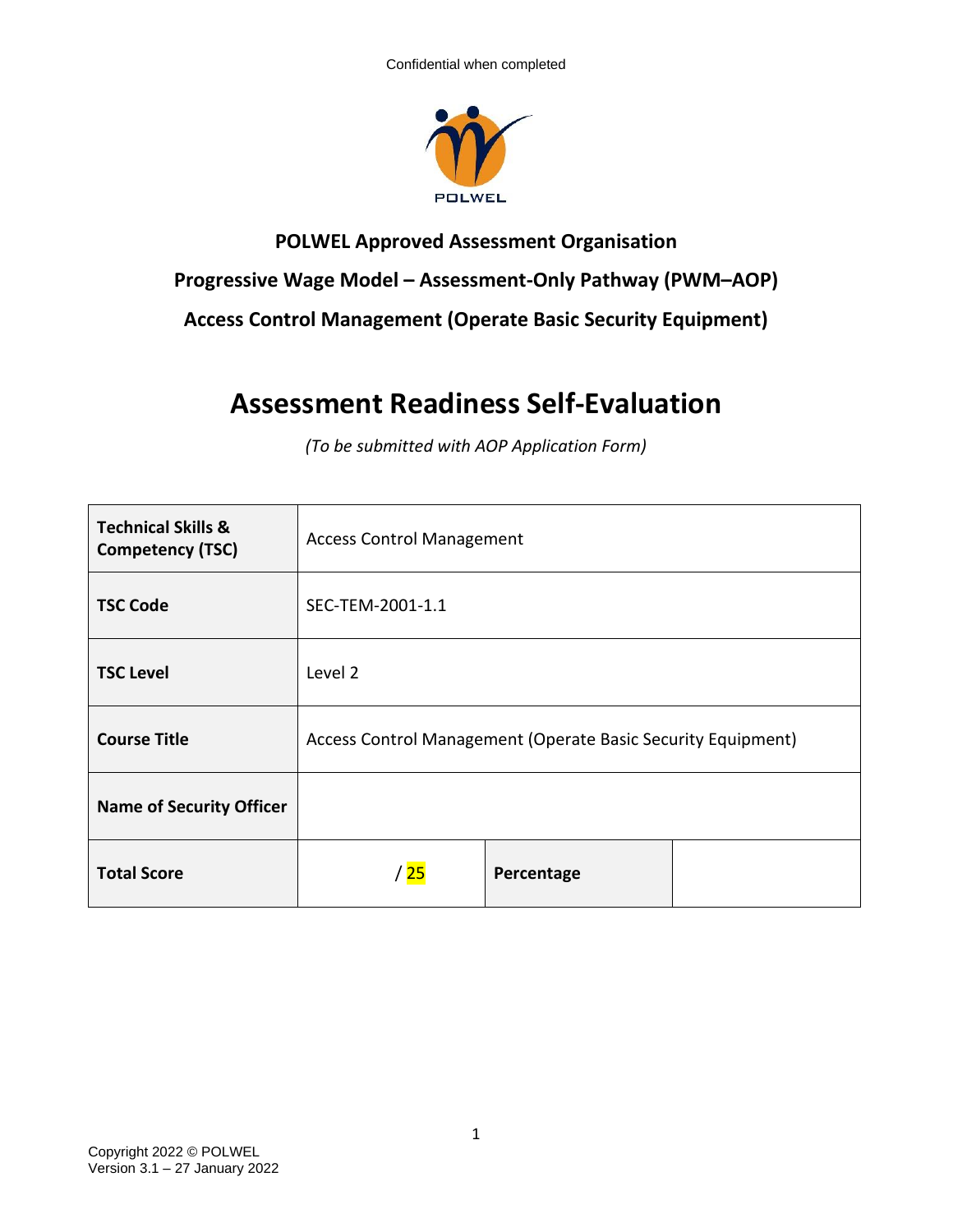## **Terms and Conditions**

- 1. I declare that the completion of this Self-Evaluation is my own effort and it is not the work of others. I understand that POLWEL AAO has every right to withdraw my application for PWM–AOP and forfeit the assessment fees paid if I am found to be untruthful in my declaration.
- 2. I declare that I have the relevant work experience as stipulated in the pre-requisites for PWM–AOP.
- 3. I understand the PWM-AOP is suitable for me if I have received previous formal or informal training relating to the competency requirements of this TSC.
- 4. I understand that I need to be as realistic and honest as possible to evaluate if I am able to meet the assessment requirements of the TSC's Abilities and Knowledge, based on my existing skills and knowledge; failing which, it is likely to result in a 'Not Yet Competent' assessment outcome.
- 5. I understand that the successful completion of this Self-Evaluation will not lead to a Statement of Attainment (SOA) to be issued by SkillsFuture Singapore (SSG) for this TSC.

| <b>Signature of Security Officer</b> |  |
|--------------------------------------|--|
| <b>Name of Security Officer</b>      |  |
| <b>Date</b>                          |  |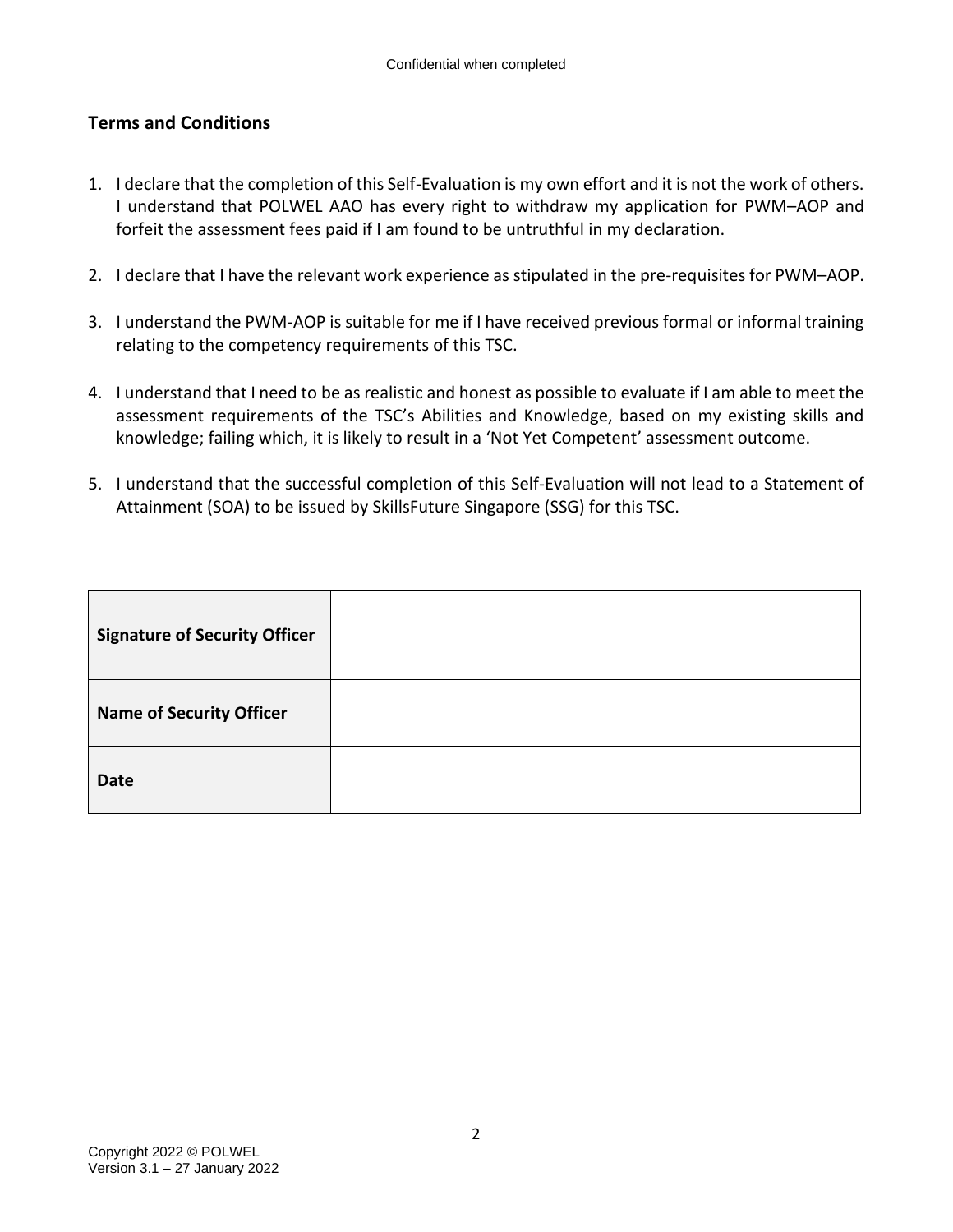## **Assessment Method**

The ways of assessing the Candidate will include practical performance through Role Play and posing of Oral Questions to address the relevant Abilities (A) and Knowledge (K) required of the TSC.

| <b>Abilities</b> | <b>Description</b>                                                                                                               |
|------------------|----------------------------------------------------------------------------------------------------------------------------------|
| A1               | Operate access control equipment in accordance to organisation procedures                                                        |
| A2               | Operate alarm monitoring equipment according to organisation procedures                                                          |
| A <sub>3</sub>   | Operate closed-circuit television equipment according to organisation procedures                                                 |
| A4               | Identify access points of entry for different levels of authorised entries                                                       |
| A <sub>5</sub>   | Report locations of unauthorised entries                                                                                         |
| A <sub>6</sub>   | Identify nature of unauthorised entries with the use of Automatic Visitor Management<br><b>System and Access Control Systems</b> |
| A7               | Enter particulars of authorised staff into card access systems                                                                   |
| A <sub>8</sub>   | Activate key pads                                                                                                                |
| A <sub>9</sub>   | Complete relevant documentation relating to access control operations                                                            |
| A10              | Carry out basic troubleshooting and report access control equipment faults to<br>supervisors                                     |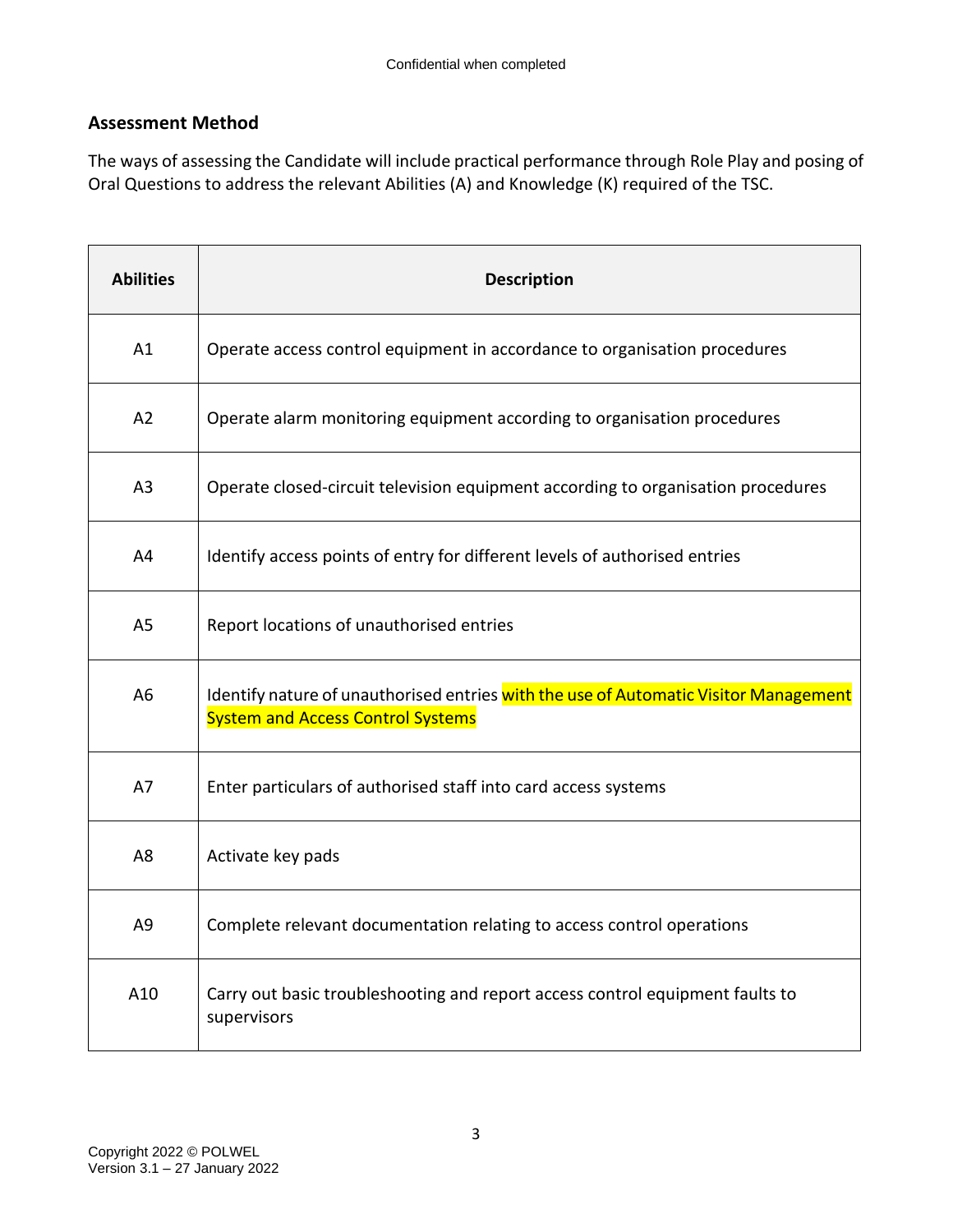| Knowledge       | <b>Description</b>                                                                                                  |
|-----------------|---------------------------------------------------------------------------------------------------------------------|
| K1              | Organisational procedures for handling access control equipment during entry and<br>exit of pedestrians and vehicle |
| K <sub>2</sub>  | Role and responsibilities in operating the alarm monitoring equipment                                               |
| K <sub>3</sub>  | Types and usage of automated visitor management system                                                              |
| K4              | Types of biometrics and automatic number plate recognition                                                          |
| K5              | Role and responsibilities in operating the closed-circuit television equipment                                      |
| K6              | Types of incident reporting procedures                                                                              |
| $K$ 7           | Types and uses of access control equipment                                                                          |
| K8              | Characteristics and limitations of access control equipment                                                         |
| <b>K9</b>       | List of prohibited and hazardous items and goods                                                                    |
| K <sub>10</sub> | Types of documentation relating to access control equipment                                                         |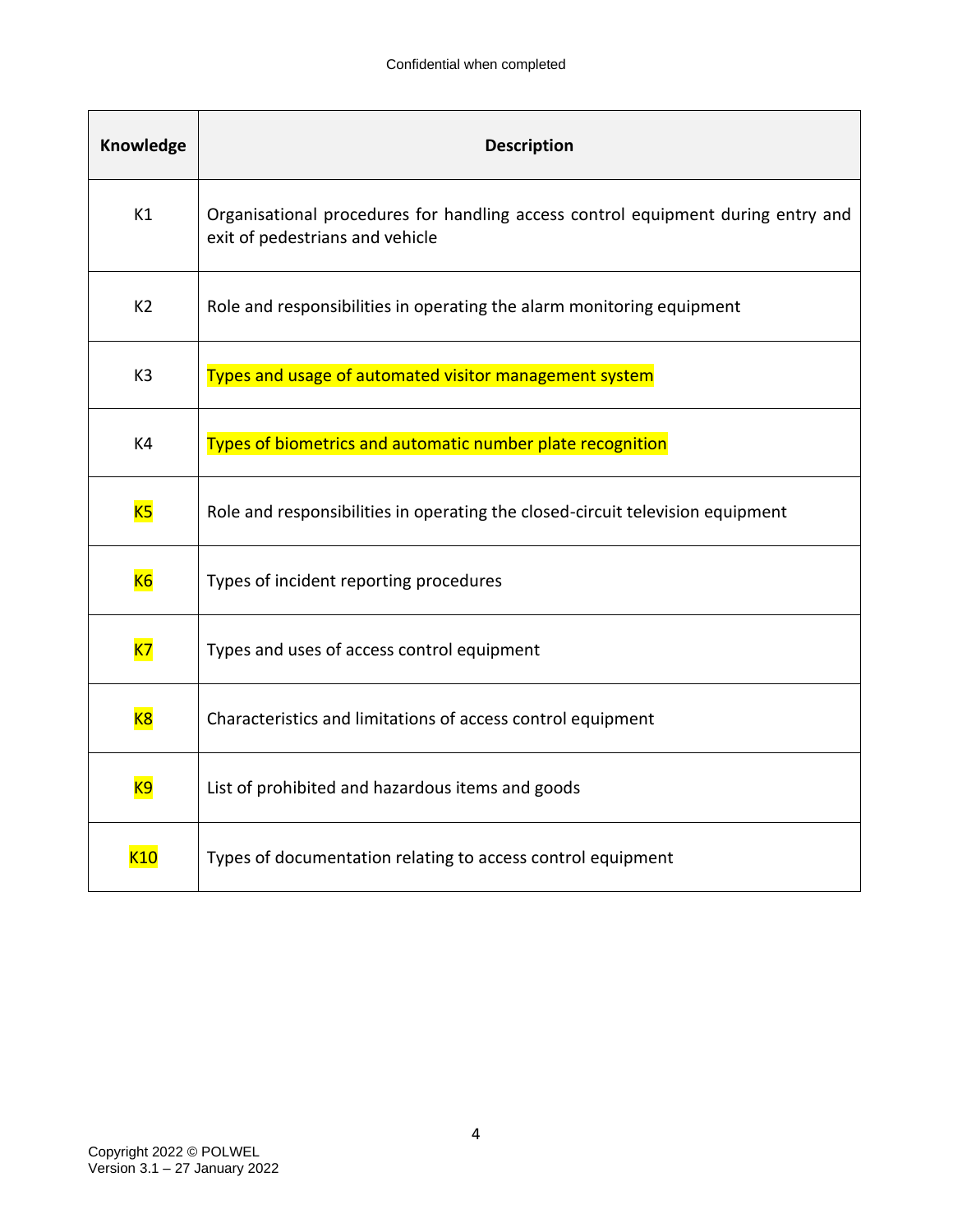| <b>Self-Evaluation Statement</b>                                                                                                                    | Υ<br>(1) | N<br>(0) |
|-----------------------------------------------------------------------------------------------------------------------------------------------------|----------|----------|
| [Role Play 1]<br>Based on the brief and site plan given to me, I am able to explain the different<br>levels of authorised entry within the premises |          |          |
| <b>Sub-Total Score</b>                                                                                                                              |          | / 1      |

| <b>Self-Evaluation Statement</b>                                                                                                              | Y<br>(1) | N<br>(0) |
|-----------------------------------------------------------------------------------------------------------------------------------------------|----------|----------|
| [Role Play 2]<br>I am able to demonstrate the handling of an application by a new staff who is<br>requesting for access to a designated area. |          |          |
| I am able to demonstrate the steps to disarm the Access Control System for a<br>designated area.                                              |          |          |
| I am able to demonstrate the handling of a visitor entering secured premises.                                                                 |          |          |
| I am able to demonstrate the actions to be taken if the access card reader at a<br>designated area is showing flashing indicator light.       |          |          |
| <b>Sub-Total Score</b>                                                                                                                        |          | /4       |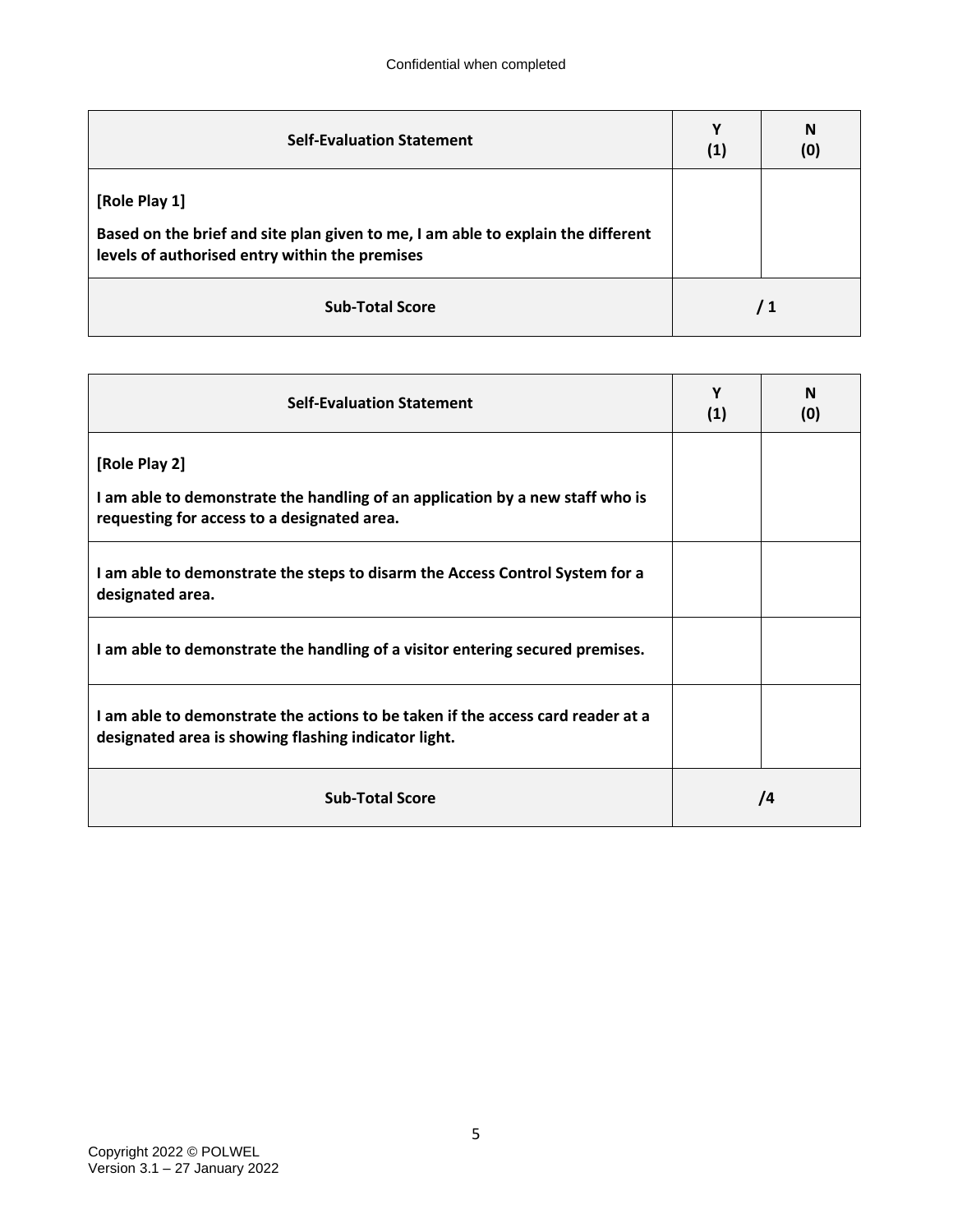| <b>Self-Evaluation Statement</b>                                                                                                                                          | ν<br>(1) | N<br>(0)   |
|---------------------------------------------------------------------------------------------------------------------------------------------------------------------------|----------|------------|
| [Role Play 3]<br>I am able to demonstrate the actions to be taken if a person is found to be at an<br>area which is out-of-bounds to him, and he was not issued any pass. |          |            |
| Based on the above incident, I am able to update the Occurrence Book and put<br>up an Incident Report.                                                                    |          |            |
| <b>Sub-Total Score</b>                                                                                                                                                    |          | $\sqrt{2}$ |

| <b>Self-Evaluation Statement</b>                                                                                                          | Υ<br>(1) | N<br>(0) |
|-------------------------------------------------------------------------------------------------------------------------------------------|----------|----------|
| [Role Play 4]<br>I am able to demonstrate the actions to be taken at the Control Room when the<br>Intrusion Alarm is activated / sounded. |          |          |
| I am able to demonstrate the follow-up actions to be taken if it is a case of false<br>alarm.                                             |          |          |
| <b>Sub-Total Score</b>                                                                                                                    |          | /2       |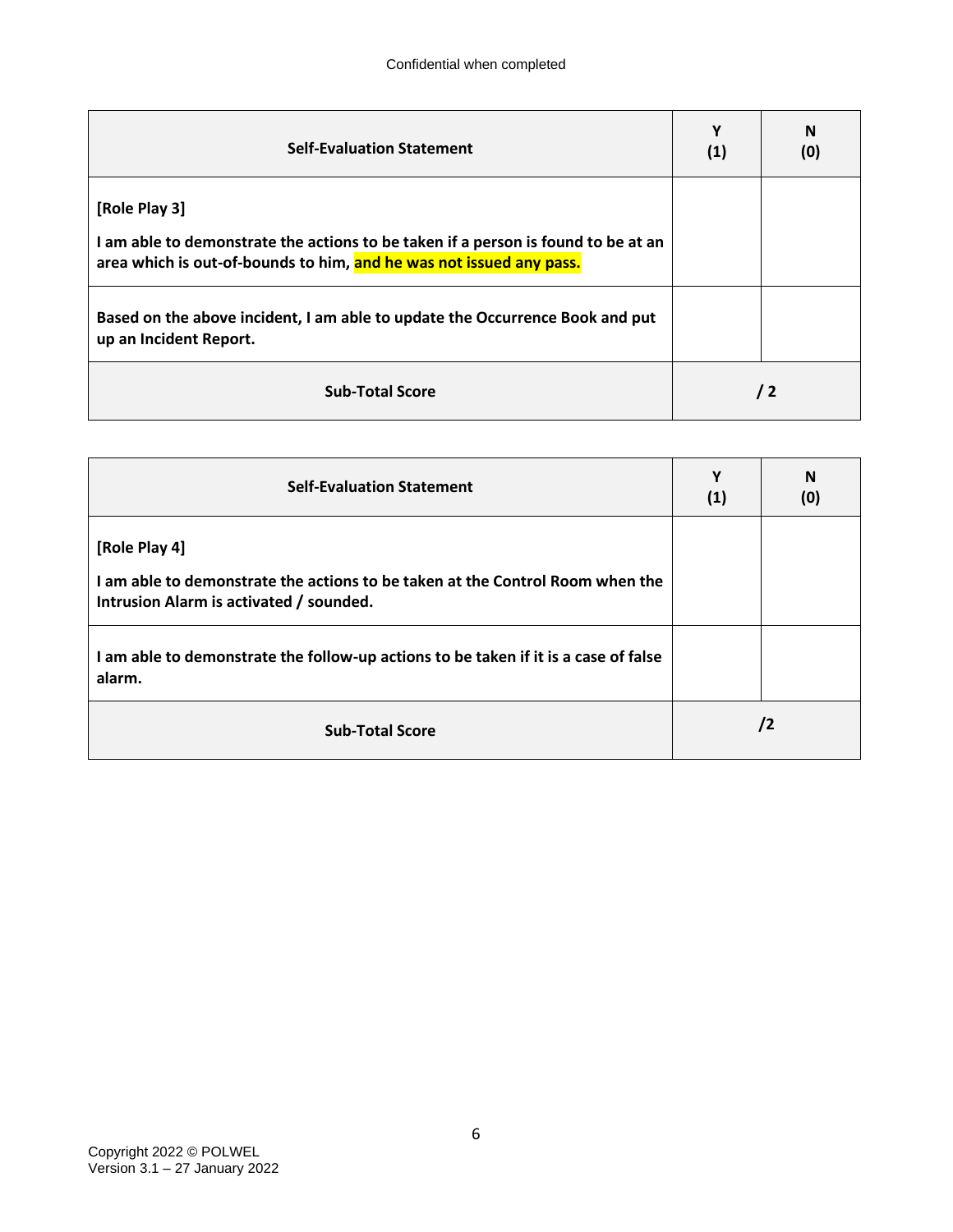| <b>Self-Evaluation Statement</b>                                                                                                                                                                                                                                   | Υ<br>(1) | N<br>(0) |
|--------------------------------------------------------------------------------------------------------------------------------------------------------------------------------------------------------------------------------------------------------------------|----------|----------|
| [Role Play 5]                                                                                                                                                                                                                                                      |          |          |
| I am able to demonstrate how to operate the CCTV equipment.                                                                                                                                                                                                        |          |          |
| I am able to demonstrate the course of action if a particular frame on the CCTV<br>monitor goes blank.                                                                                                                                                             |          |          |
| I am able to demonstrate the actions to be taken when it is observed on the<br>CCTV monitor screen that a suspicious person is loitering at the Loading and<br>Unloading Bay and subsequently seen to be pushing a trolley with some goods<br>in a hurried manner. |          |          |
| I am able to demonstrate the follow-up actions to be taken if it is a confirmed<br>case of theft.                                                                                                                                                                  |          |          |
| <b>Sub-Total Score</b>                                                                                                                                                                                                                                             |          | /4       |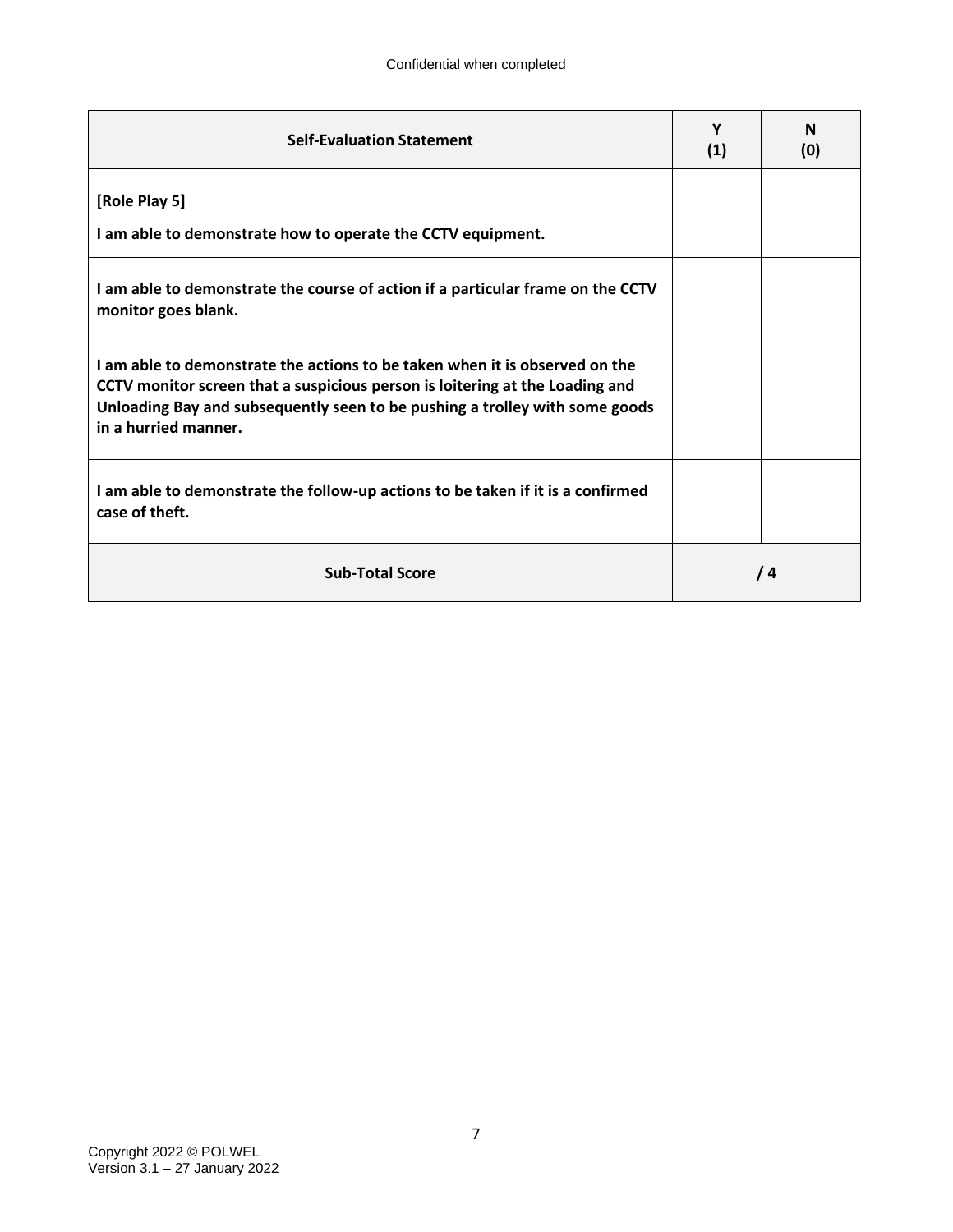| <b>Self-Evaluation Statement</b>                                                                              | Υ<br>(1) | N<br>(0) |
|---------------------------------------------------------------------------------------------------------------|----------|----------|
| [Oral Question 1]                                                                                             |          |          |
| I am able to list the characteristics and limitations of the access control equipment.                        |          |          |
| [Oral Question 2]                                                                                             |          |          |
| I am able to give examples of access control equipment.                                                       |          |          |
| [Oral Question 3]                                                                                             |          |          |
| I am able to give examples of biometrics access control equipment.                                            |          |          |
| [Oral Question 4]                                                                                             |          |          |
| I am able to give examples of prohibited and hazardous items and goods.                                       |          |          |
| [Oral Question 5]                                                                                             |          |          |
| I know why it is important for me to understand and know the procedures relating<br>to access control duties. |          |          |
| [Oral Question 6]                                                                                             |          |          |
| I am able to give examples of documents which are important in operating and<br>managing security equipment.  |          |          |
| [Oral Question 7]                                                                                             |          |          |
| I know my roles and responsibilities in operating the alarm monitoring equipment.                             |          |          |
| [Oral Question 8]                                                                                             |          |          |
| I am able to give examples of alarm monitoring equipment.                                                     |          |          |
| [Oral Question 9]                                                                                             |          |          |
| I am able to list the characteristics and limitations of the alarm monitoring<br>equipment.                   |          |          |
| [Oral Question 10]                                                                                            |          |          |
| I know the possible causes of false intrusion alarm that can take place in the<br>premises.                   |          |          |